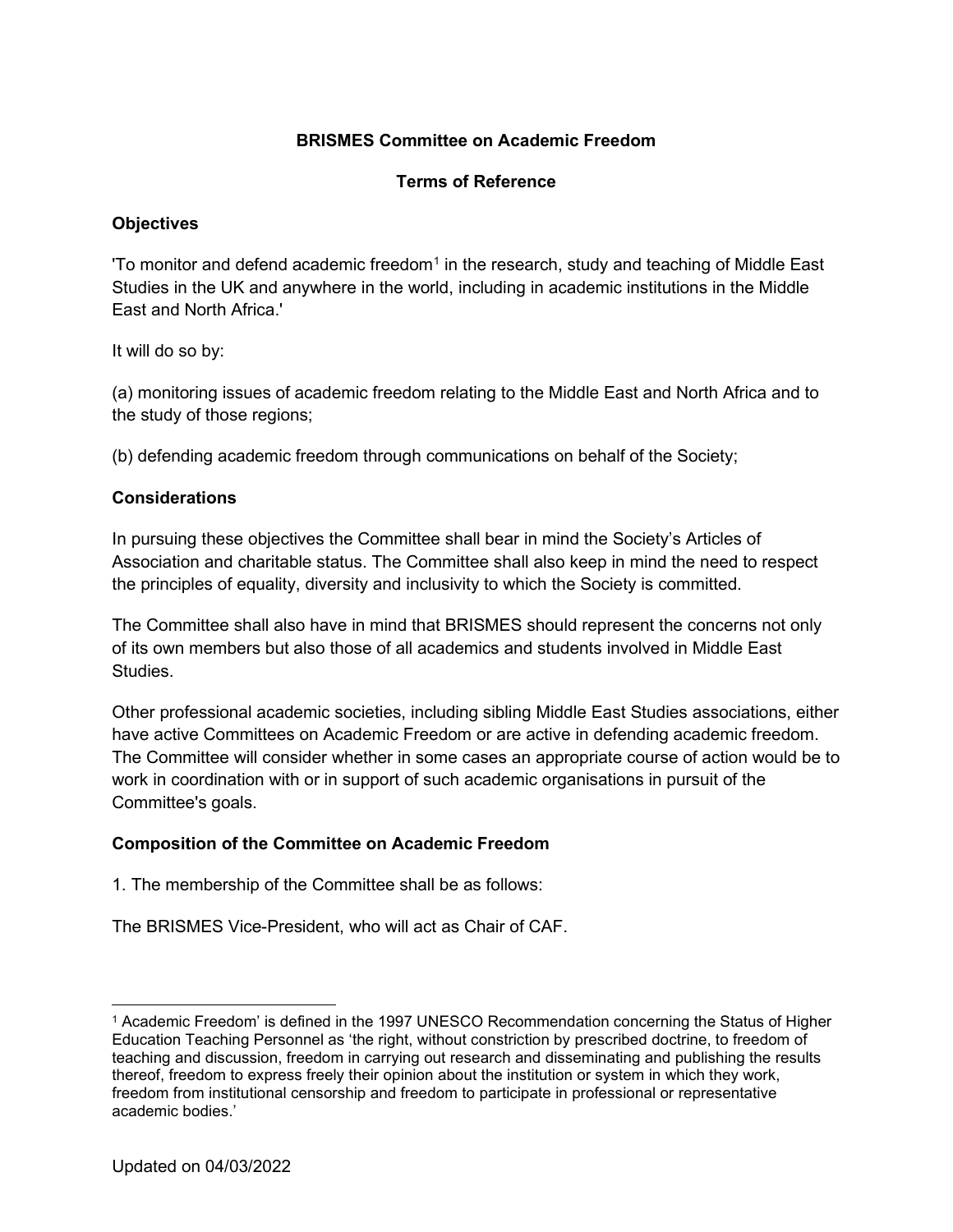Five other members of Council, selected by vote of Council according to their expertise and procedures laid out in 4, 6 and 7 below.

Nine other members elected by BRISMES Members according to their expertise and procedures laid out in 5-7 below.

2. The minimum number of members of the Committee, including the Vice-President, will accordingly be six, and the maximum fifteen.

3. The Committee will be chaired by the Vice-President, or if not available or able, by another member agreed upon by the Committee.

4. Areas of expertise needed by the Committee will be publicised and Council members will be invited to express an interest in serving on the Committee.

5. Areas of expertise needed by the Committee will be publicised and BRISMES members will be invited to express an interest in serving on the Committee.

6. Committee members from the Council will be elected by a vote of Council, and non-Council committee members will be elected by a vote of the BRISMES membership. In the elections for non-Council committee members, one position shall be reserved for a member of the Graduate Section, who must be enrolled as a student at the time of their expression of interest.

7. The normal term of office of members of the Committee will be for three years, with the possibility of renewal once only. Terms will be staggered to ensure continuity. No member may serve for more than two terms until after a further year has elapsed.

### **Mode of Operation**

The Committee will convene one meeting a year, in conjunction with the Annual Conference, but will otherwise normally work by email. Should an additional meeting be required, this will normally be arranged in advance of a Council meeting, so that the minutes/resolutions can be put before Council.

The Committee shall produce a report for the AGM, and further reports for Council as necessary.

### **Administration**

The BRISMES Administrator will service the Committee and will be copied into correspondence and will attend and minute its meetings. External communications on behalf of the Committee will be signed by both the President and chair of CAF.